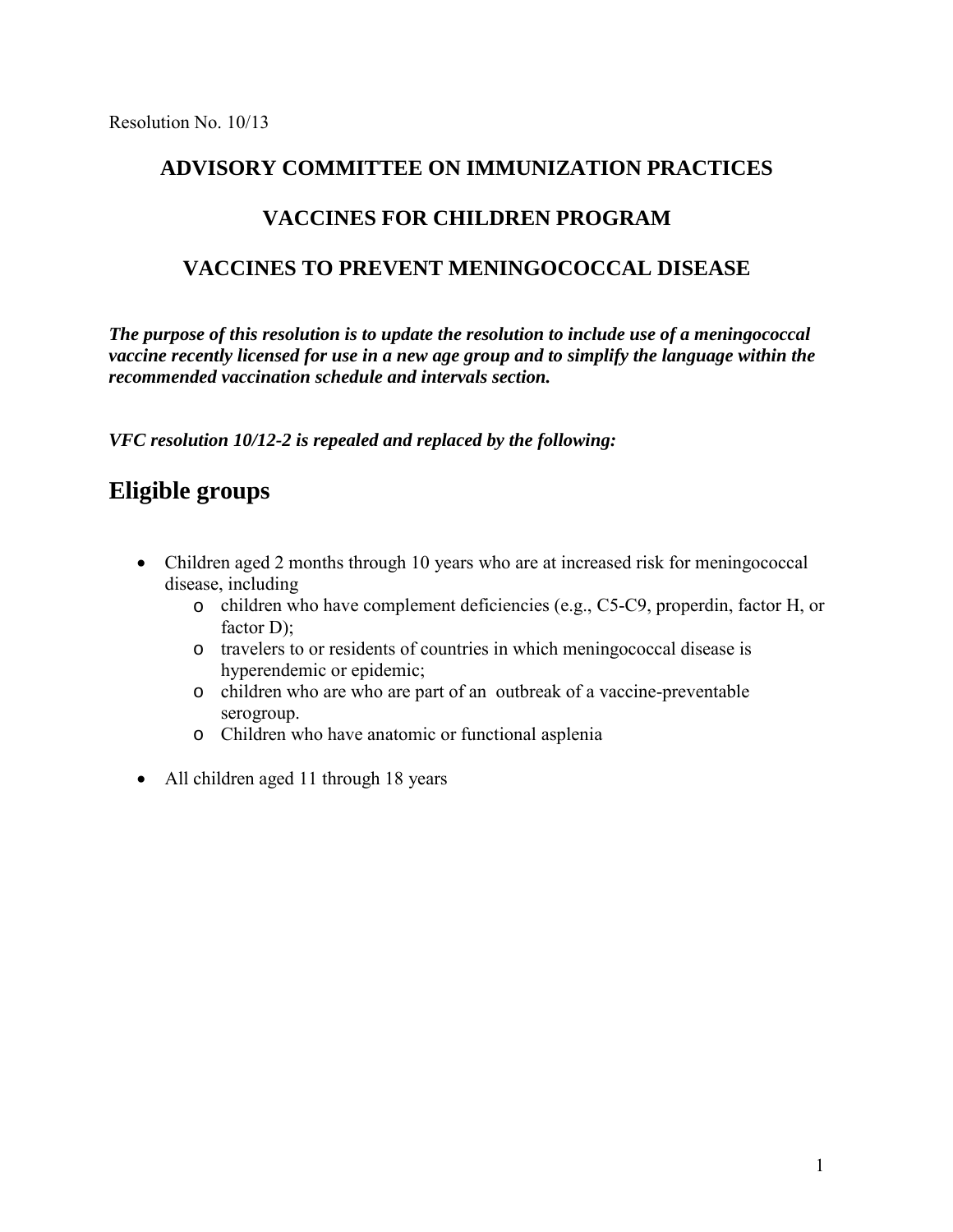# **Recommended Vaccination Schedule and Intervals**

| Age         | <b>Vaccine</b> | <b>Routine</b>          | <b>Dosing Schedule</b>                                                              |
|-------------|----------------|-------------------------|-------------------------------------------------------------------------------------|
| Group       |                | <b>Recommendations</b>  |                                                                                     |
| $2$ mos $-$ | MCV4-Crm       | High-risk only          | <b>Primary:</b>                                                                     |
| 10 years    | (Menveo,       |                         | Age 2 through 6 months: 4 doses at 2, 4,                                            |
|             | Novartis)      |                         | 6, and 12 months                                                                    |
|             |                |                         | Age 7 through 23 months: 2 doses                                                    |
|             |                |                         | should be given with the second dose                                                |
|             |                |                         | given in the second year of life                                                    |
|             |                |                         | Age 2 through 10 years: 1 or 2 doses                                                |
|             |                |                         | <b>Booster</b> (for persons who remain at risk <sup>1</sup> ):                      |
|             |                |                         | $1st$ booster 3 years after primary series                                          |
|             |                |                         | for children who received primary series                                            |
|             |                |                         | prior to age $\leq$ 7 years, then every 5 years                                     |
|             |                |                         | Every 5 years for children who received                                             |
|             |                |                         | primary series after 7 <sup>th</sup> birthday                                       |
|             | MCV4-D         | High-risk only          | <b>Primary:</b>                                                                     |
|             | (Menactra,     |                         | Age 9 through 23 months: 2 dose series                                              |
|             | Sanofi)        |                         | with 12 weeks between doses                                                         |
|             |                |                         | Age 2 through 10 years: 1 or 2 doses                                                |
|             |                |                         | <b>Booster</b> (for persons who remain at risk <sup>1</sup> ):                      |
|             |                |                         | $1st$ booster 3 years after primary series                                          |
|             |                |                         | for children who received primary series                                            |
|             |                |                         | prior to age $\leq$ 7 years, then every 5 years                                     |
|             |                |                         | Every 5 years for children who received<br>$\bullet$                                |
|             |                |                         | primary series after 7 <sup>th</sup> birthday                                       |
|             | HibMenCY-      | High-risk only $\delta$ | <b>Primary:</b>                                                                     |
|             | <b>TT</b>      |                         | Age 2 through 23 months: 4 dose series                                              |
|             | (MenHibrix,    |                         | with doses at 2, 4, 6, and $12-15$ months                                           |
|             | GSK)           |                         | <b>Booster</b> (for persons who remain at risk <sup><math>\parallel</math></sup> ): |
|             |                |                         | Use MCV4-D or MCV4-Crm (see                                                         |
|             |                |                         | above)                                                                              |
|             |                |                         |                                                                                     |
| $11 - 18$   | MCV4           | Children aged 11        | <b>Adolescents:</b>                                                                 |
| years       | (Menveo or     | through 18 years        | Primary dose at age 11-12 years                                                     |
|             | Menactra)      |                         | with booster dose at age 16 years                                                   |
|             |                |                         | A booster dose is not recommended                                                   |
|             |                |                         | if the first dose is given on or after                                              |
|             |                |                         | the child's $16th$ birthday                                                         |
|             |                |                         |                                                                                     |
|             |                |                         |                                                                                     |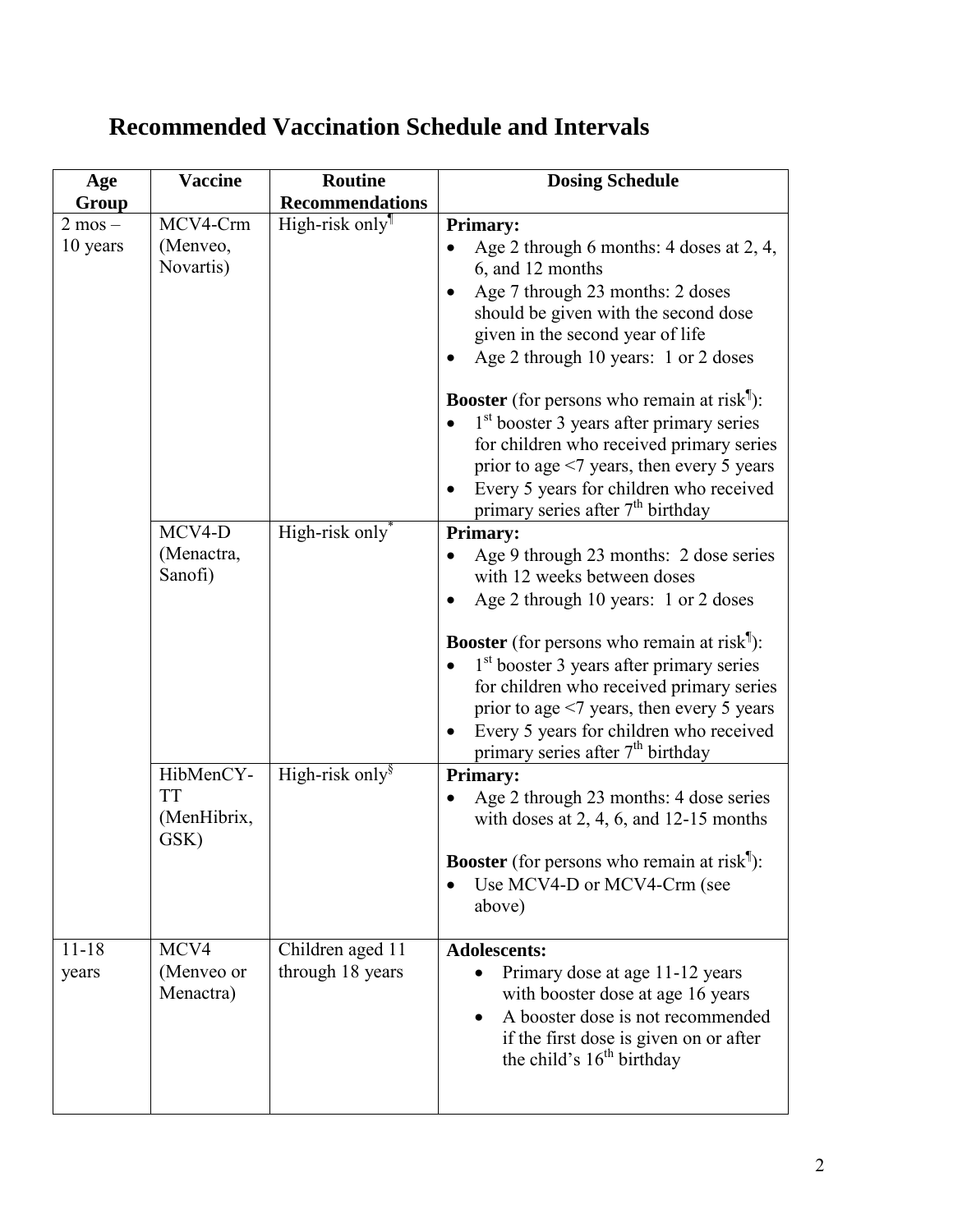| Adolescents with complement component<br>deficiency, or functional or anatomic<br>asplenia; HIV infection (if another<br>indication for vaccination exists):<br>2 doses, 8-12 weeks apart                                                                                                               |
|---------------------------------------------------------------------------------------------------------------------------------------------------------------------------------------------------------------------------------------------------------------------------------------------------------|
| Booster for adolescents who remain at<br>increased risk (complement component<br>deficiency, functional or anatomic<br>asplenia, traveling or part of a<br>meningococcal outbreak more than 5<br>years after the prior dose):<br>1st booster 5 years after primary<br>Additional boosters every 5 years |

¶ For children with complement component deficiency, functional or anatomic asplenia, part of a community or organizational outbreak, or traveling internationally to a region with hyperendemic or endemic meningococcal disease.

\*For children with complement component deficiency, functional or anatomic asplenia, part of a community or organizational outbreak, or traveling internationally to a region with hyperendemic or endemic meningococcal disease. For infants receiving the vaccine prior to travel, the two doses may be administered as early as 8 weeks apart. Infants with functional or anatomic asplenia should wait until 2 years of age to prevent immune interference with PCV13. <sup>§</sup> For children with complement component deficiency, functional or anatomic asplenia, part of a community or organizational outbreak, Hib-MenCY-TT is not recommended for use in children who are traveling international to a region with hyperendemic or endemic meningococcal disease. MCV4 should be used as booster doses for children who are given a primary series with Hib-MenCY-TT.

Note: Use of brand names is not meant to preclude the use of other meningococcal vaccines where appropriate.

### **Recommended dosage**

Refer to product package inserts.

### **Contraindications and Precautions**

Contraindications and Precautions can be found in the package inserts available at <http://www.fda.gov/BiologicsBloodVaccines/Vaccines/ApprovedProducts/UCM093833>

[If an ACIP recommendation or notice regarding meningococcal vaccination is published within 12 months following this resolution, the relevant language above (except in the eligible groups sections) will be replaced with the language in the recommendation and incorporated by reference to the publication URL.]

Adopted and Effective: October 23, 2013